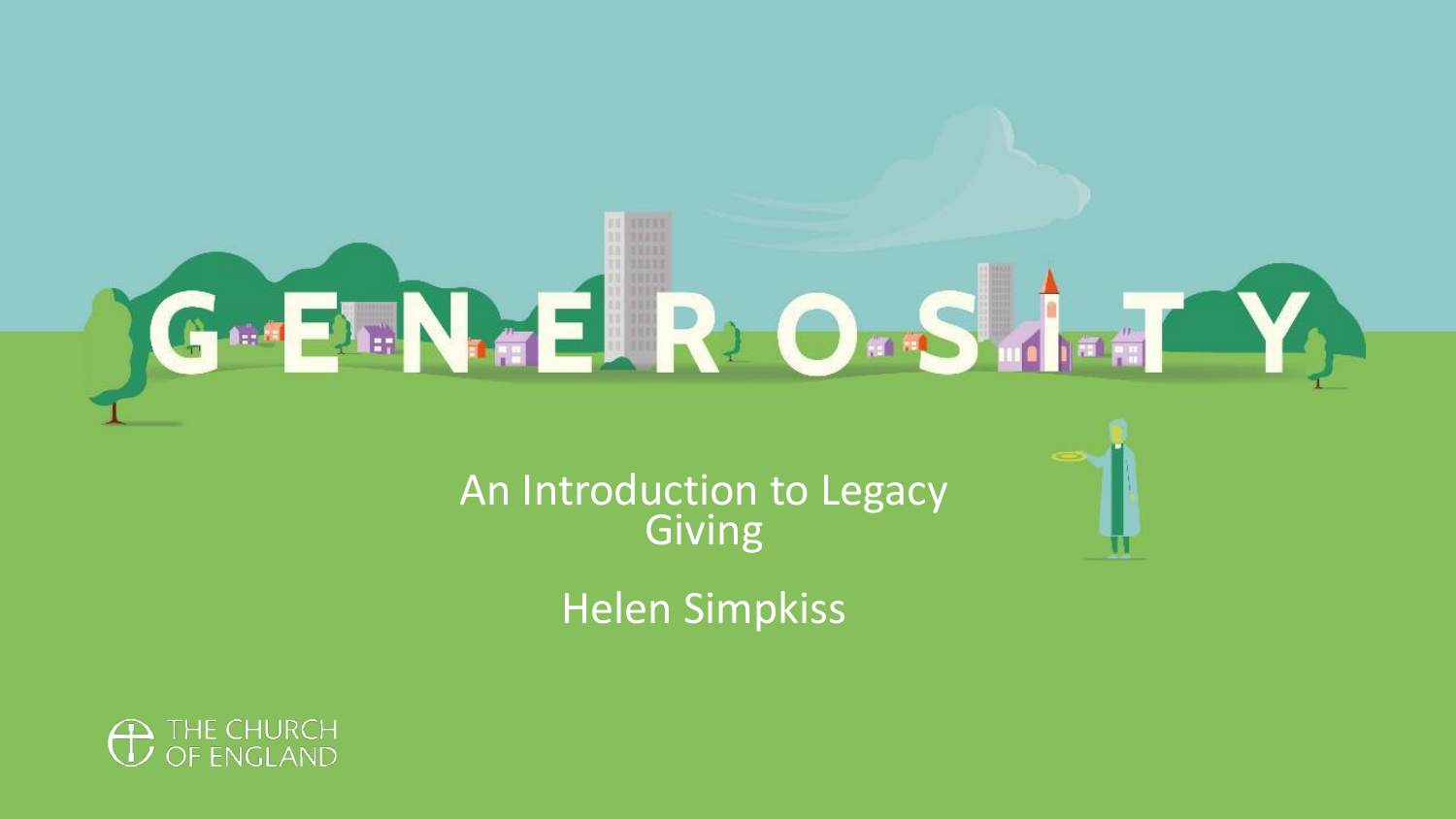## Why encourage gifts in wills?

- Financial opportunity for **future sustainability**
- **Low cost** & **high return**
- Part of **Christian Giving**
- **Life Affirming**
- Generosity makes people **happy** World Happiness Report 2019



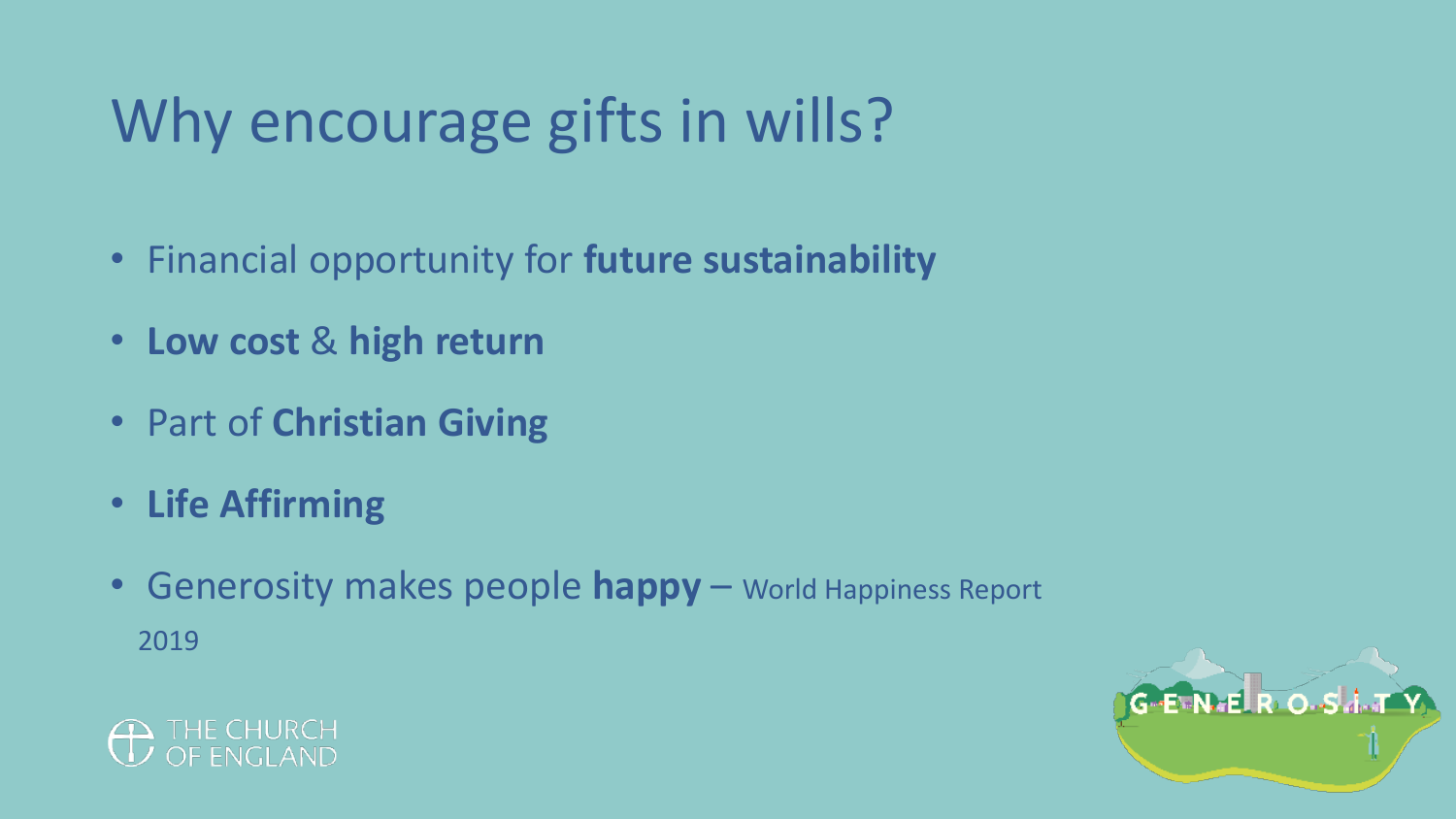## Vital Source of Income for Charities

### • Voluntary Sector

- 15% increase 2021-2025\*
- Worth over £3 billion p.a. average legacy is c.£25k
- Estimated to be £10 billion by 2050
- Importance of unrestricted reserves
- Church of England
	- Worth c.£60 million p.a.
- Estimated £5.5 trillion will pass between generations in next 30 years



\*https://www.legacyforesight.co.uk/benchmarking/news/#legacy-market-outlook-2020-2025

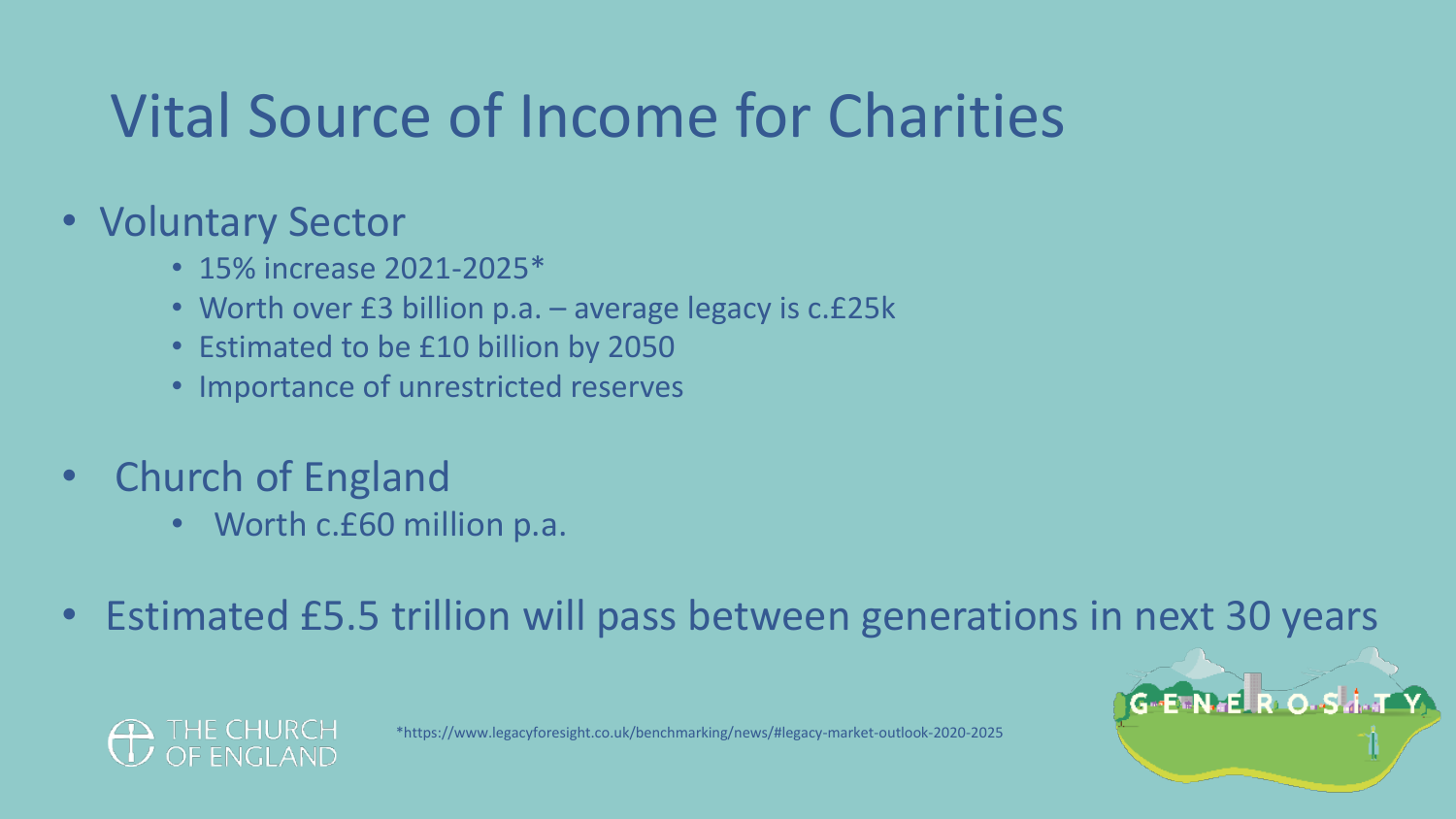Anglicans are three times as likely to leave a legacy to charity than they are to their church.

77% of Anglicans are aware churches can receive gifts in wills….

…but only 15% of Anglicans have ever been asked to support their church by leaving a legacy.



generous-church/anglican-giving-survey https://www.churchofengland.org/resources/building-

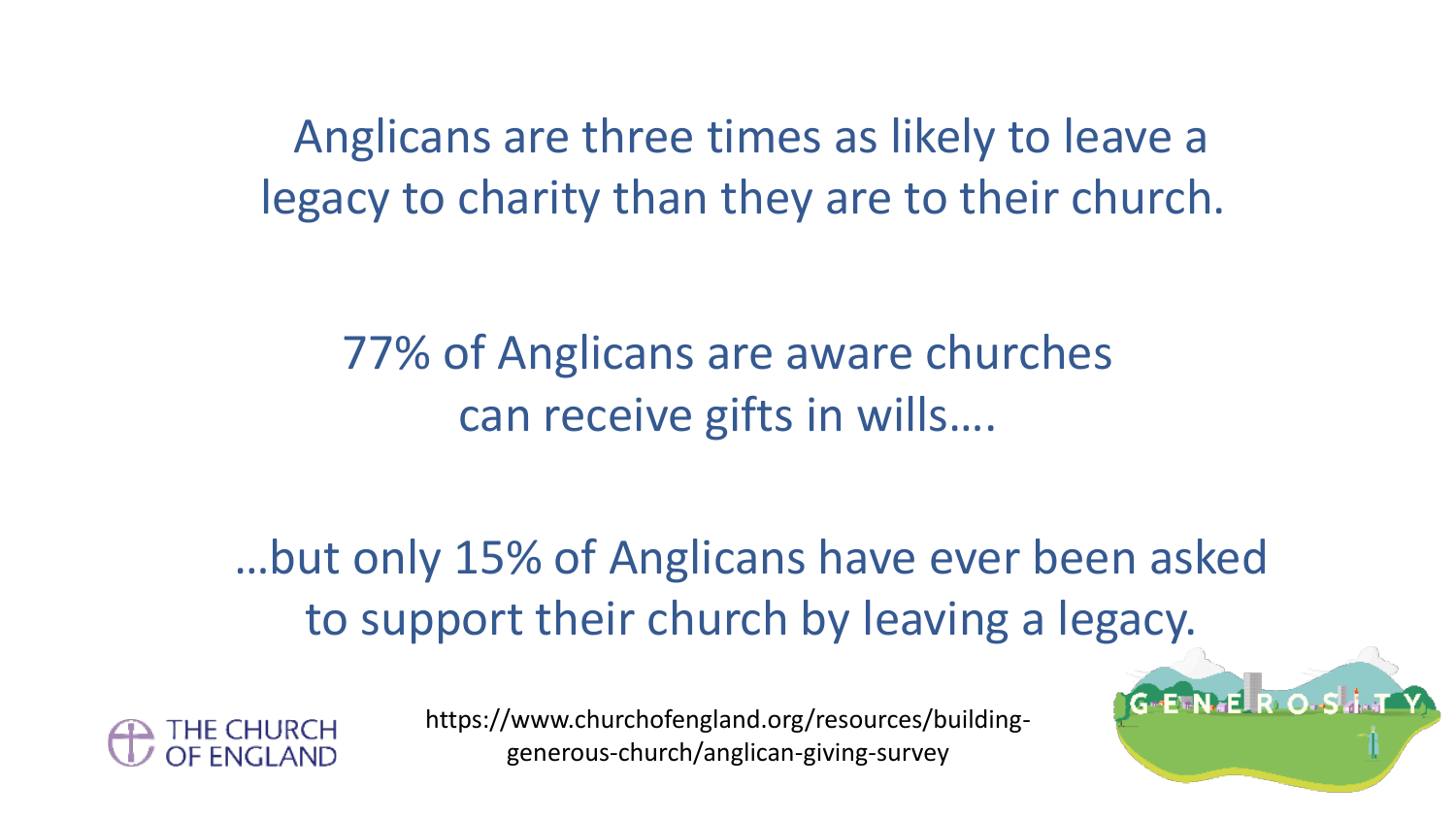#### Mechanism



Impact

Need

**DDD BAI** 



#### Mechanisms

- Legacy Materials Available
- Talk about gifts in wills alongside all other giving
- *As little as 1%*
- *We understand loved ones come first*

#### Impact

- Share legacy stories what have legacies or donations funded, past & present
- Positive Future Vision

#### Need

- Drip Feed Asks
- How will your church serve future generations?

### **Trust**

- Legacy Policies
- Named Legacy Contact
- Church Legacy Website
- Friendly Local Solicitors
- Transparency





**Trust**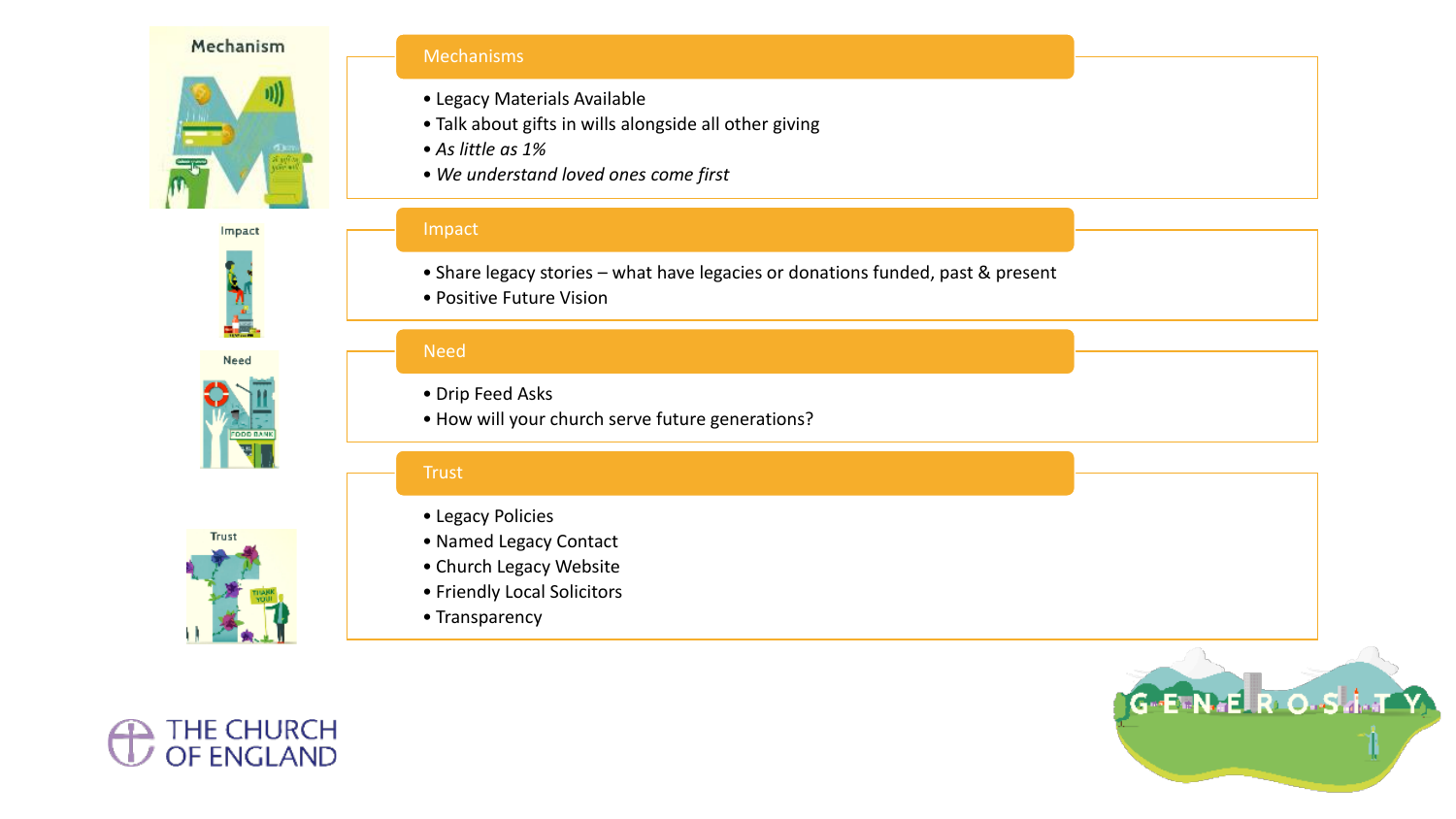*Talking about legacies during the pandemic…it's too insensitive*

### [Life Events Research](https://www.churchofengland.org/sites/default/files/2021-03/Funerals%20and%20Bereavement%20Summary%20Report%20web.pdf?mc_cid=81d92954bd&mc_eid=c210f37271)

Most people agreed that the Church should definitely offer a listening ear about death (61 %); and guidance or preparation for someone's death (55 %).

1 in 4 have thought about fear of dying, whether there is life after death, **how they might be remembered** or dying alone.



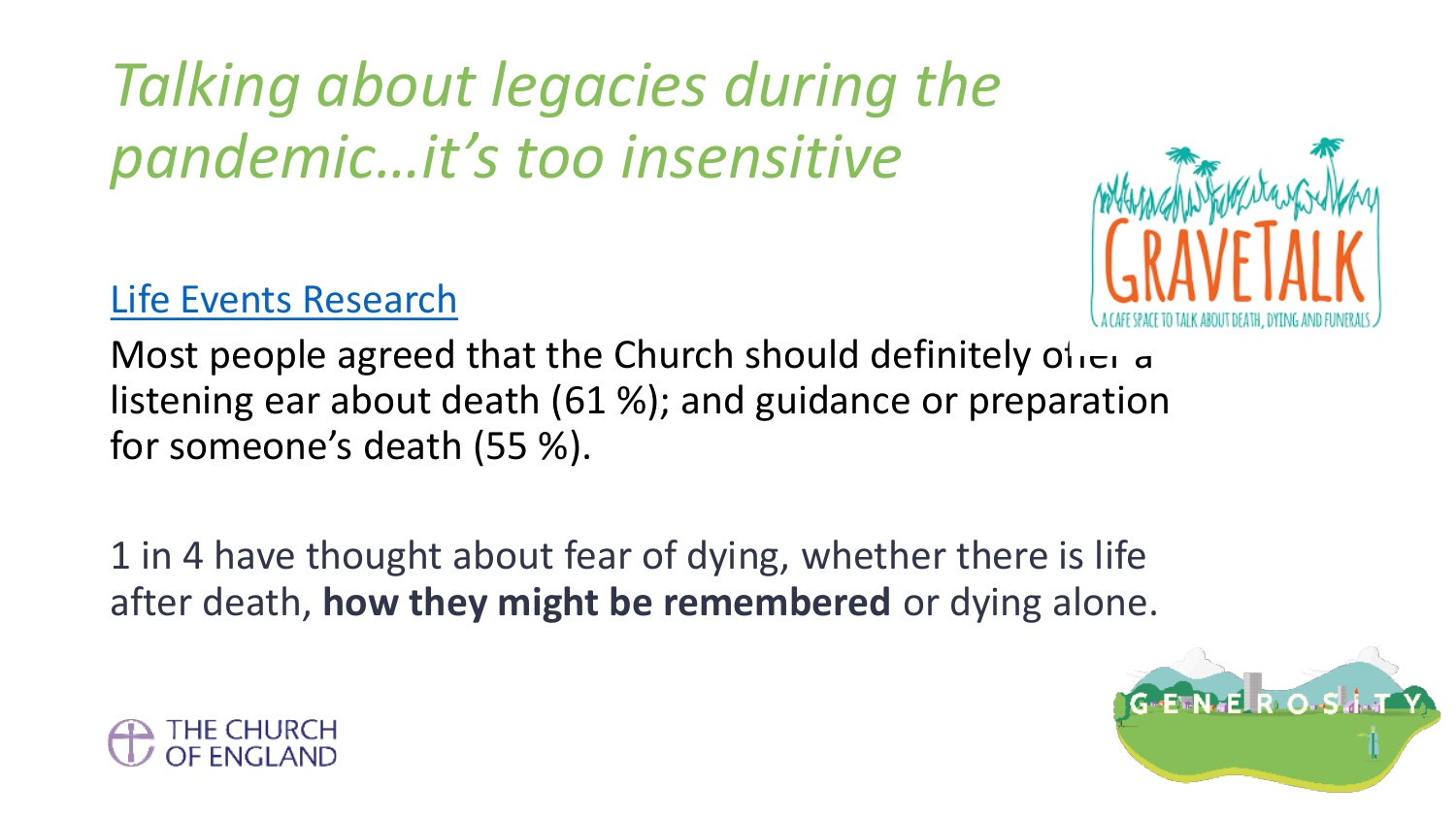

## *Death & Money…..no thanks*

A simple act of good stewardship since 1662

"*let him then be admonished to make his Will… for the better discharging of his conscience, and the quietness of his Executors… men should often be put in remembrance to take order for the settling of their temporal estates, whilst they are in health*"

Book of Common Prayer, 1662

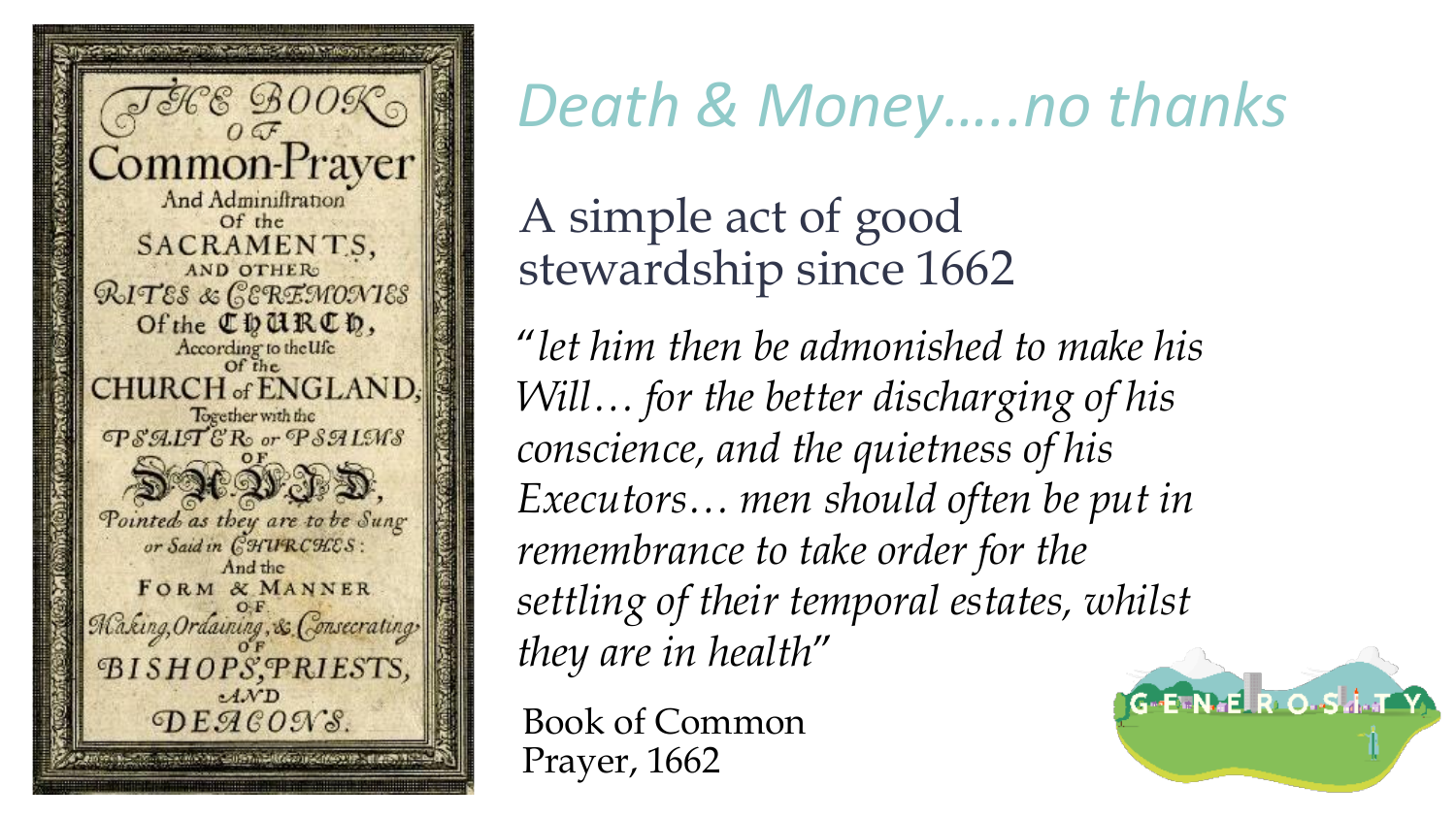### Writing Your Will

### A simple act of good stewardship for 2021

- ❖ Your Choice
- ❖ Your Children
- ❖ Your Property
- ❖ Modern Family Life
- ❖ Inheritance Tax
- ❖ Charitable Gift
- ❖ Peace of Mind



www.churchlegacy.org.uk

Why every Christian should have a will

Church Legacy A lasting gift to your church

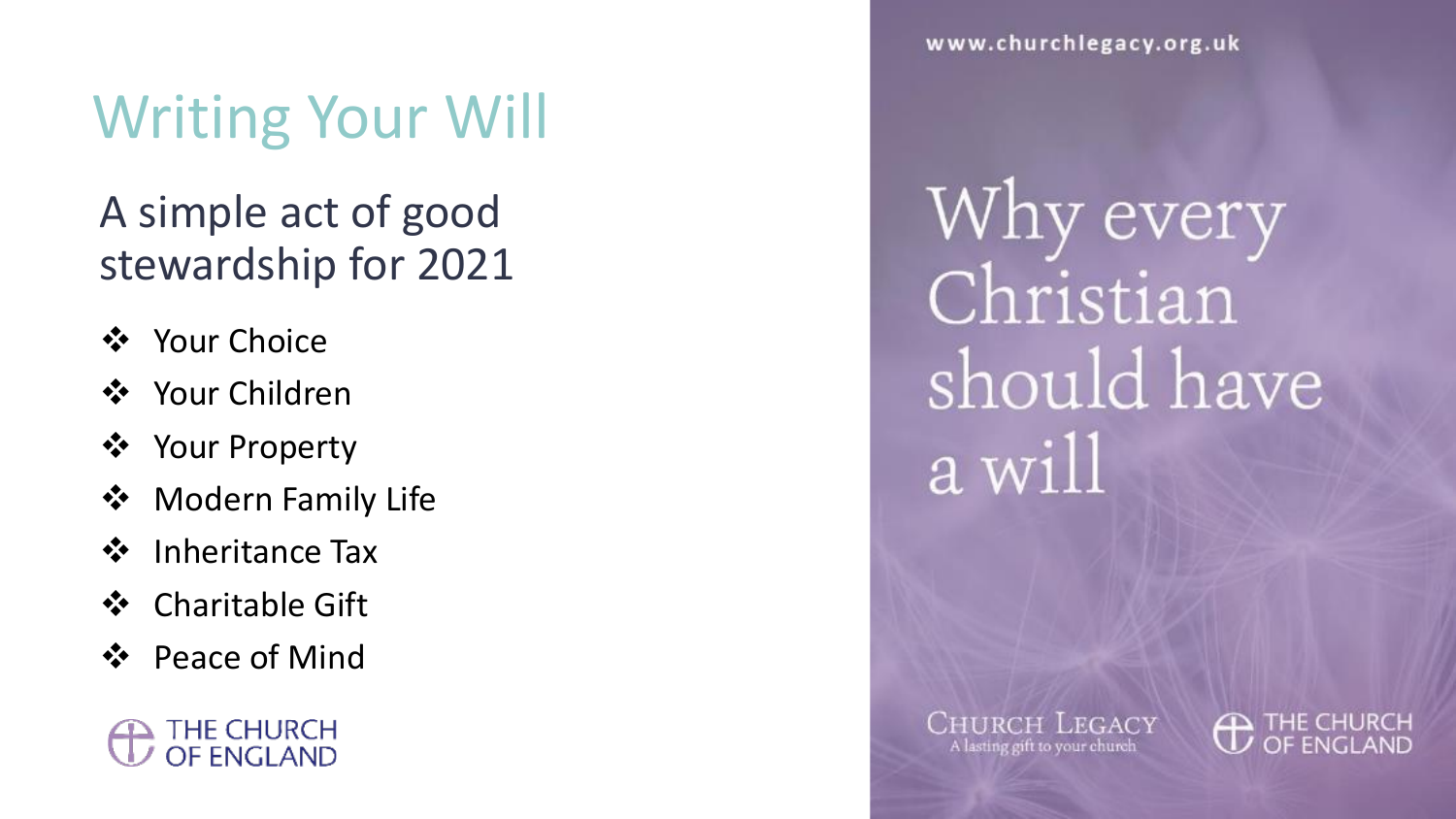## Encouraging Gifts in Wills: 4 Simple Steps

- 1. Request a Free PCC Legacy **Toolkit**
- 2. Discuss making a Legacy Policy at PCC, and communicate it widely
- 3. Make information available



### www.churchprinthub.org

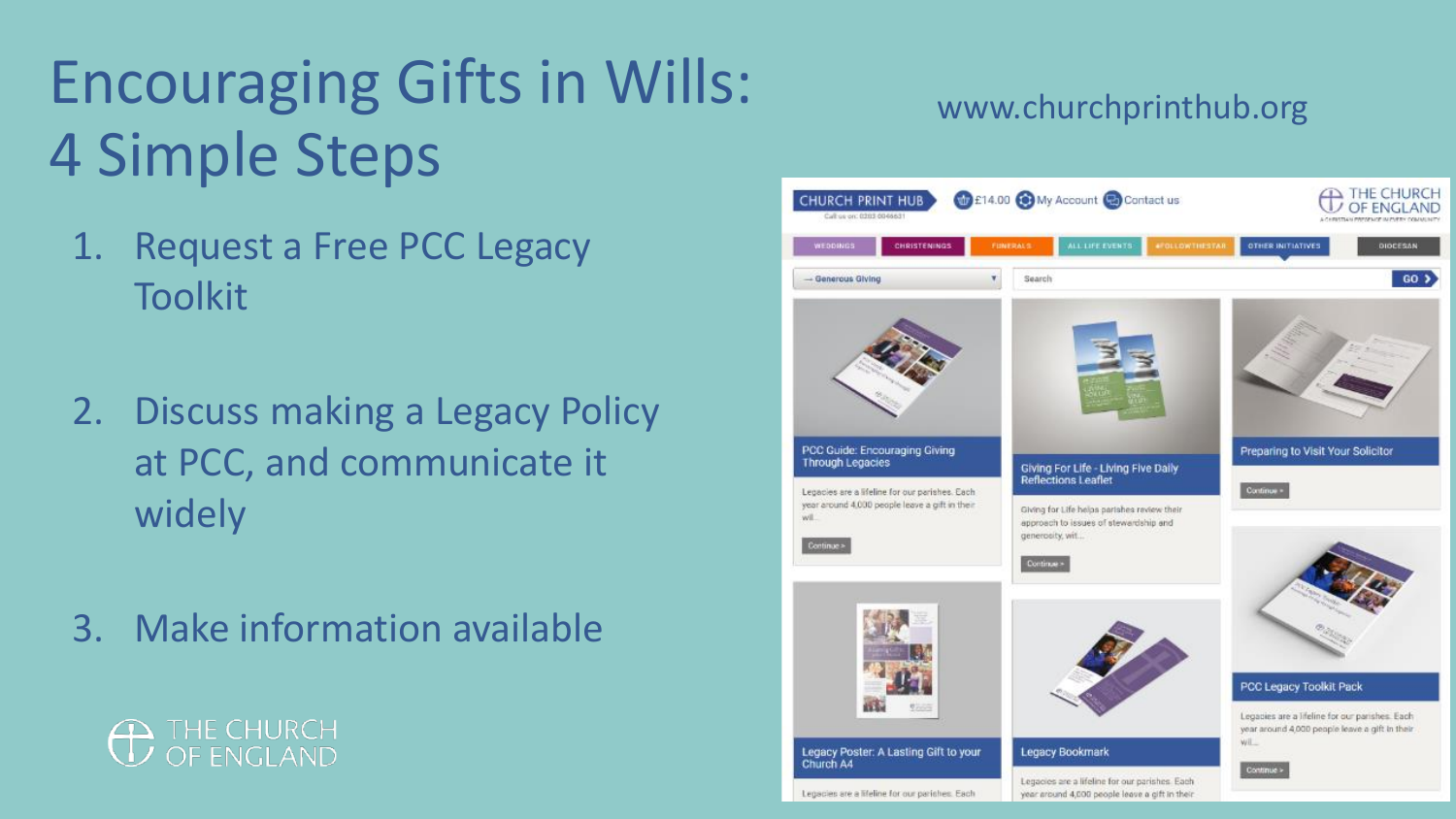## Encouraging Gifts in Wills: 4 Simple Steps

4. Talk about Legacies

❖ Case Studies

❖ Celebrating Legacies

- ❖ Parish Magazine
- **❖ Thank You Letters**
- ❖ Testimony
- ❖ APCMs
- ❖ Preaching
- **❖ Small Groups**
- ❖ Website
- ❖ Emails

Consider holding a parish legacy event